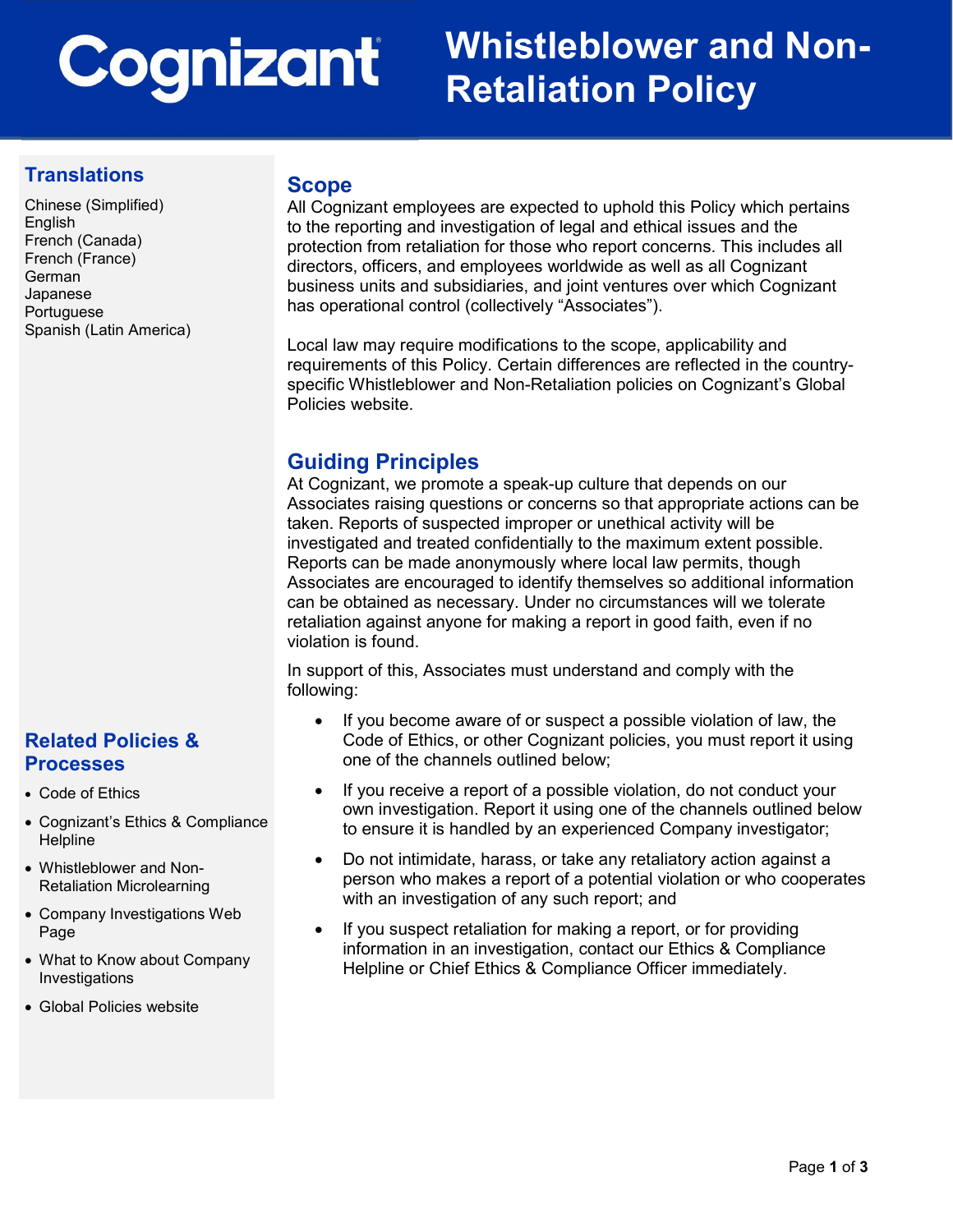To report a possible violation of law, the Code of Ethics, or other Cognizant policies, the following individuals and resources are available:

- Our Cognizant Ethics & Compliance Helpline, which is resourced by a third-party provider and can be accessed online or by telephone:
- To access the Ethics & Compliance Helpline via the internet, go to www.cognizant.com/compliance-helpline and follow the instructions for submitting a report.
- To make a report by telephone, please dial the number specific to your country and follow the prompts:
	- U.S. and Canada: 1-866-824-4897
	- **India: 000-117 followed by 866-824-4897**
	- UK: 0-800-89-0011 (or 0-500-89-0011) followed by 866-824-4897
	- Philippines: 105-11 followed by 866-824-4897
	- Netherlands: 0800-022-9111 followed by 866-824-4897
	- **Brazil** 
		- Mobile: 0-800-888-8288 followed by 866-824-4897
		- Landline: 0-800-890-0288 followed by 866-824-4897
	- Germany: 0-800-225-5288 followed by 866-824-4897
	- Singapore: 800-011-1111 followed by 866-824-4897
	- All other locations: Use the appropriate AT&T Direct Access Code for your country, followed by 866-824-4897
	- Additional AT&T Direct Access Codes are available at https://www.business.att.com/collateral/access.html?c=0.
- Any member of the Cognizant Legal or Compliance Departments
- Our Chief Ethics & Compliance Officer
	- By email: chiefcomplianceofficer@cognizant.com
	- $-$  By fax:  $(+1)$  201-801-0243
	- By mail: Cognizant Technology Solutions Attn: Chief Ethics & Compliance Officer Glenpointe Centre West 300 Frank W. Burr Boulevard Teaneck, New Jersey 07666 USA
- Any member of the Cognizant Human Resources Department
- Any member of the Cognizant Corporate Security Department

Nothing in this Policy precludes any Associate from reporting a violation of law to a government agency, or from cooperating in any government investigation. If you have any questions about government investigations, please direct them to the Legal Department, the Chief Legal Officer/General Counsel, our Chief Ethics & Compliance Officer or your local compliance resource.

#### Disciplinary Consequences

Cognizant takes violations of this Policy very seriously. Depending on the facts and wider circumstances involved, violations could result in disciplinary action, up to and including termination (subject to local laws and regulations).